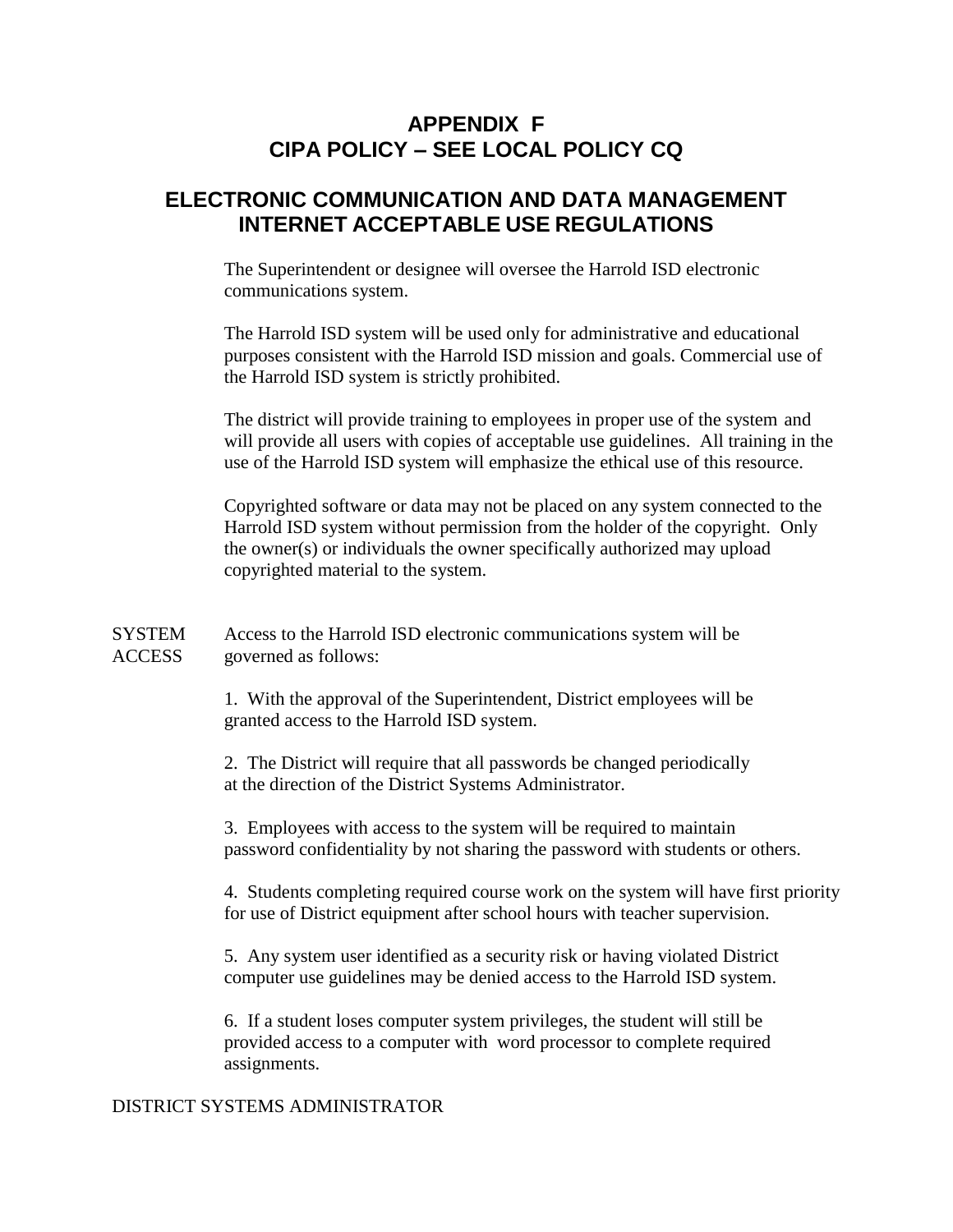The District Systems Administrator will :

1. Be responsible for disseminating and enforcing applicable District policies and acceptable use guidelines for the Harrold ISD system.

2. Ensure that all users of the Harrold ISD system complete and sign an agreement to abide by District policies and administrative regulations requiring such use. All such agreements will be maintained on file by the District Systems Administrator.

3. Ensure that employees supervising students who use the Harrold ISD system provide training emphasizing appropriate use of this resource.

4. Be authorized to monitor or examine all system activities, including electronic mail transmissions, as deemed appropriate to ensure proper use of the system.

5. Be authorized to establish a retention schedule for messages on any electronic bulletin board and to remove messages posted locally that are deemed to be inappropriate.

6. Set limits for disk utilization on the system, as needed.

### RESPONSIBILITIES OF SYSTEM USERS

1. The individual in whose name a system account is issued will be responsible at all times for its proper use.

2. The system may not be used for illegal purposes, in support of illegal activities, or for any other activity prohibited by District policy.

3. System users may not use another persons system account without written permission from the District Systems Administrator.

4. System users must purge electronic mail in accordance with established retention guidelines not to exceed 30 days nor more than ten messages.

5. System users may not redistribute copyrighted software.

6. System users may upload public domain programs to the system of with written permission from the District Systems Administrator. System users may download public domain programs for their own use but may not redistribute a public domain program. System users are responsible for determining whether a program is in the public domain. Challenges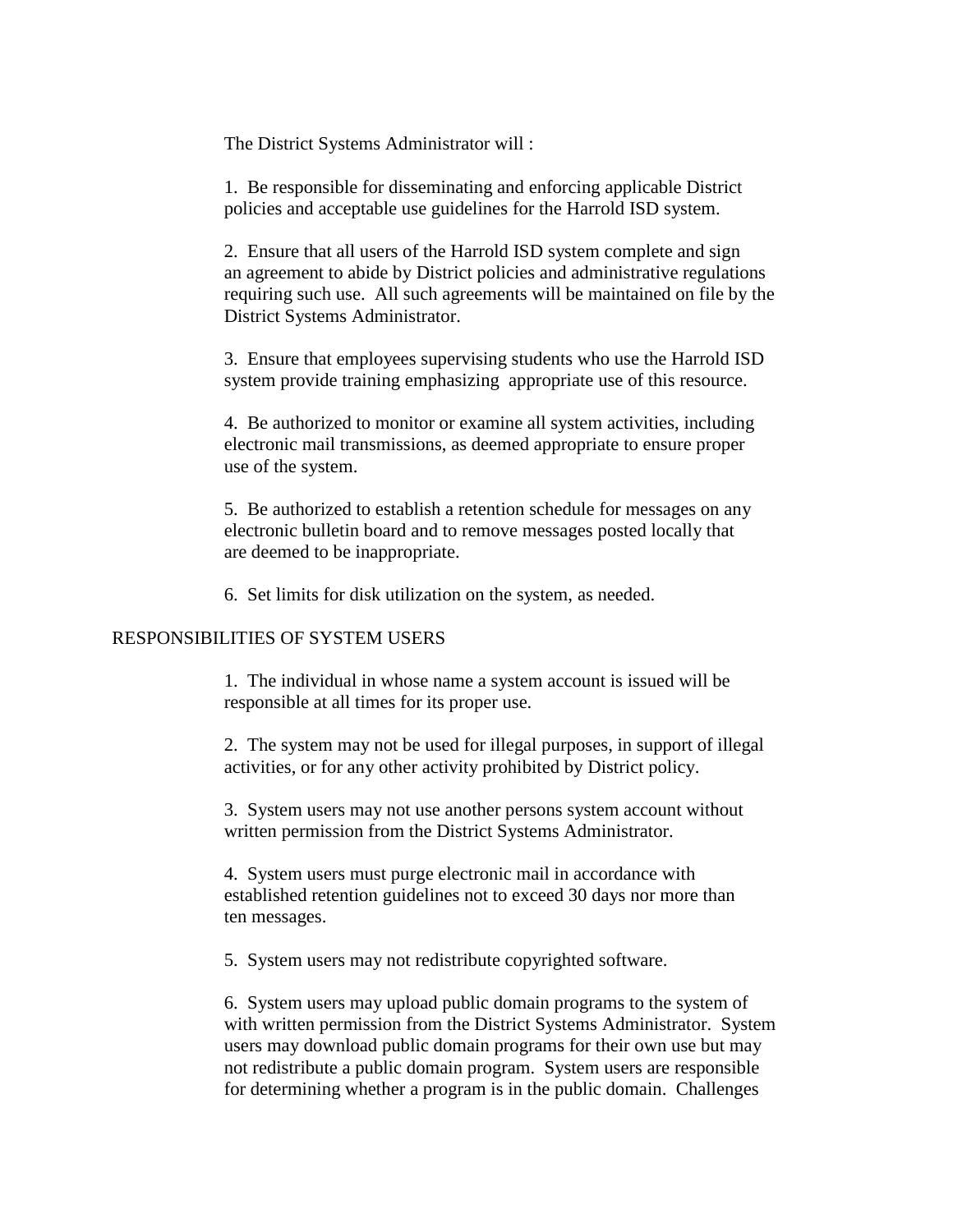will be settled by the District Systems Administrator.

## VANDALISM PROHIBITED

Any malicious attempt to harm or destroy District equipment or materials, or data from any source, is prohibited. Deliberate attempts to degrade or disrupt system performance will be viewed as violations of District policy and administrative regulations and, possibly, as criminal activity under applicable state and federal laws. This includes, but is not limited to, the uploading or creating of computer viruses.

Vandalism as defined above will result in the cancellation of system use privileges and will require restitution for costs associated with system restoration, hardware, and/or software costs.

## FORGERY PROHIBITED

Forgery or attempted forgery of electronic mail messages is prohibited. Attempts to read, delete, copy, or modify the electronic mail of other system users or deliberate interference with the ability of other system users to send/receive electronic mail is prohibited. Failure to comply will result in cancellation of system use privileges.

## INFORMATION CONTENT/THIRD PARTY INFORMATION

System users and parents of students with access to the Harrold ISD system should be aware that use of the system may provide access to other electronic communications systems in the global electronic network that may contain inaccurate and/or objectionable material.

A student knowingly bringing prohibited materials into the schools electronic environment will be subject to revocation of privileges on the Harrold ISD system and will be subject to disciplinary action in accordance with the Student Code of Conduct.

An employee knowingly bringing prohibited materials into the school s electronic environment will be subject to revocation of privileges and to disciplinary action in accordance with District policies.

#### NETWORK ETIQUETTE

System users are expected to observe the following network etiquette:

1. Be polite; messages typed in capital letters are the computer equivalent of shouting and are considered rude.

2. Use appropriate language; swearing, vulgarity, ethnic or racial slurs, or any other inflammatory language are prohibited.

3. Pretending to be someone else when sending/receiving messages is considered inappropriate.

4. Transmitting obscene messages or pictures is prohibited.

5. Revealing personal addresses, phone numbers, or any other information